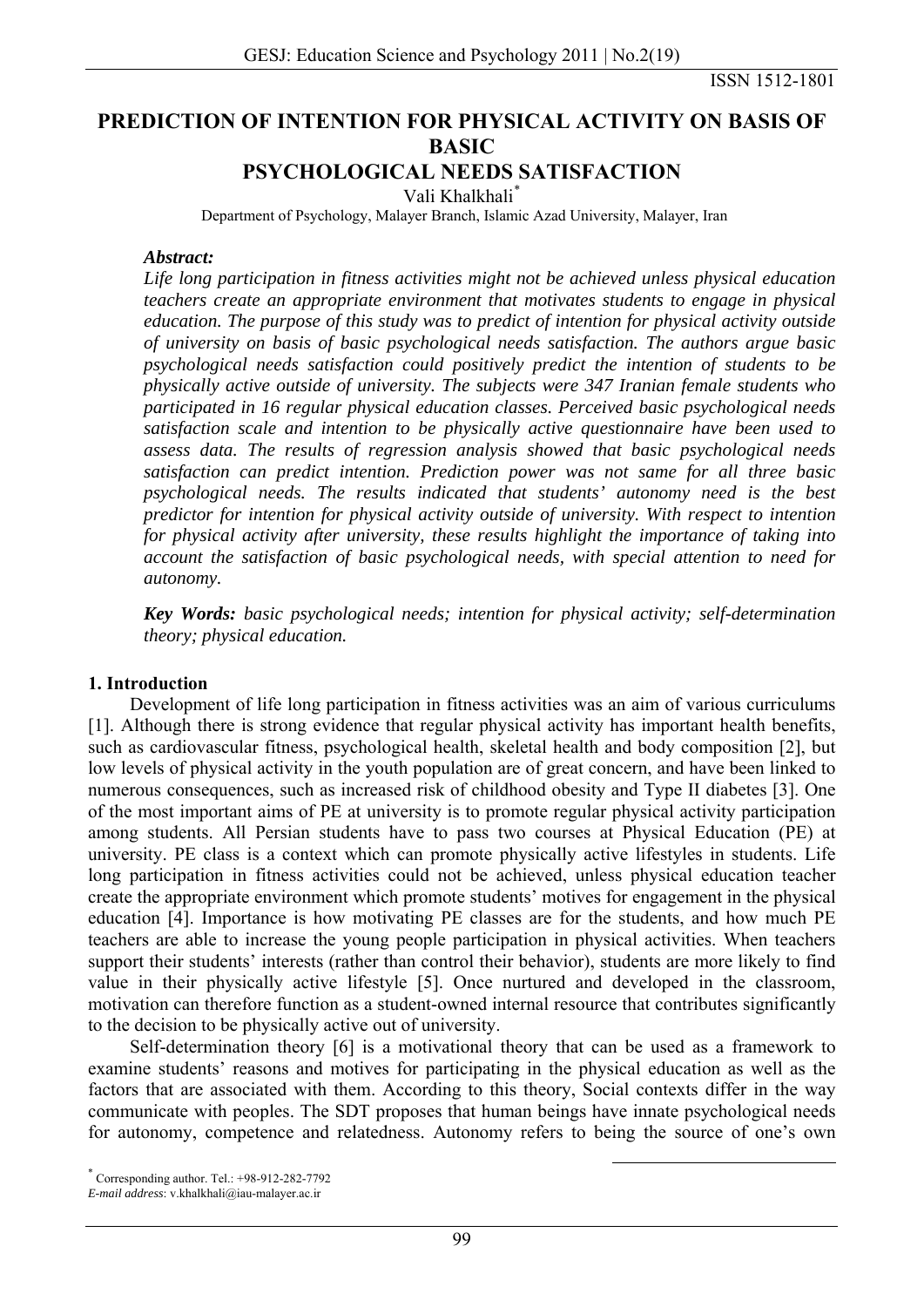behavior and achieving congruence between the activity and one's integrated sense of self. Competence refers to the need to have an effect on the environment and to achieve desired outcomes, and relatedness is the desire to feel connected to valued others [7]. The more these needs are satisfied, the greater the level of one's self-determination. People are more likely to be intrinsically motivated, that is, to do an activity simply for the enjoyment they derive from it, when they can freely choose to pursue an activity (autonomy/choice), when they master the activity (competence) and when they feel connected and supported by important people, such as a manager, a parent, a teacher or teammates (relatedness).

Within SDT [8], social contexts are described as being controlling versus autonomysupportive. The degree to which needs to autonomy, competence, and relatedness are satisfied by PE teachers influences on students' behavioral regulations that show the perceived loci of causality of individuals' behavioral goals and reflect qualitatively different reasons for the behavior chosen. Controlling environments produce an external locus of causality, thereby frustrating people's basic need for self-determination or autonomy, that is, their tendency to engage in a willing and volitional manner in an activity [9]. Activities which appear at first sight uninteresting (the person is therefore not intrinsically motivated) can be internalized into the autonomous self and finally even integrated, if the support of autonomy, competence and social relatedness is successful. Yet, the significance of the three basic needs for the explanation of action and experience can vary depending on the situation and the cultural context [6]. Intrapersonal and interpersonal contexts that support the satisfaction of these needs will promote a person's enjoyment of activities and the autonomous self-regulation of behaviors.

According to the SDT [10], the transformation of external regulation into selfdetermined forms of regulation, as well as the stability of self-determined (intrinsic) motivation depends on satisfaction of the basic, innate psychological needs for support of autonomy, support of competence, and social support [11].

According to the theory of planned behavior [12], people's overt statement of intention is the strongest predictor of behavior. Hagger et al. [13] proposed that intention summarized a person's general affective and cognitive orientation towards the behavior (attitude), the perceived pressure placed on them by significant others to participate in the target behavior (subjective norm), and their competence-related evaluation of their faculties and capacities towards the behavior (perceived behavioral control). As such, more self-determined forms of behavioral regulations (which effect more positive consequences or adaptive outcomes) are more likely to enhance stronger intentions from a person.

Empirical research has linked self-determination to adaptive consequences, such as higher concentration in the class [14] and effort [4]. Perhaps the factor with the largest impact on students' self-determination in PE is the teacher and his/her teaching style. Much of the research concerning teaching style and SDT has examined the teaching style of autonomy support, which can be considered as a variety of teacher behaviors (e.g., acknowledging students' perspective, providing a rationale for an activity) that enhance students' feelings of volition and promote a perceived internal locus of causality [15]. In PE, an autonomy-supportive environment has been found to enhance students' intrinsic motivation [16].

These results show that the students' self-determination for participating in physical education is associated with positive outcomes. So the examination of Iranian university students' innate psychological needs satisfaction in physical education and its impact on their intention for physical activity out of university it is of great interest. The purpose of this study was to predict of intention for physical activity outside of university on basis of basic psychological needs satisfaction.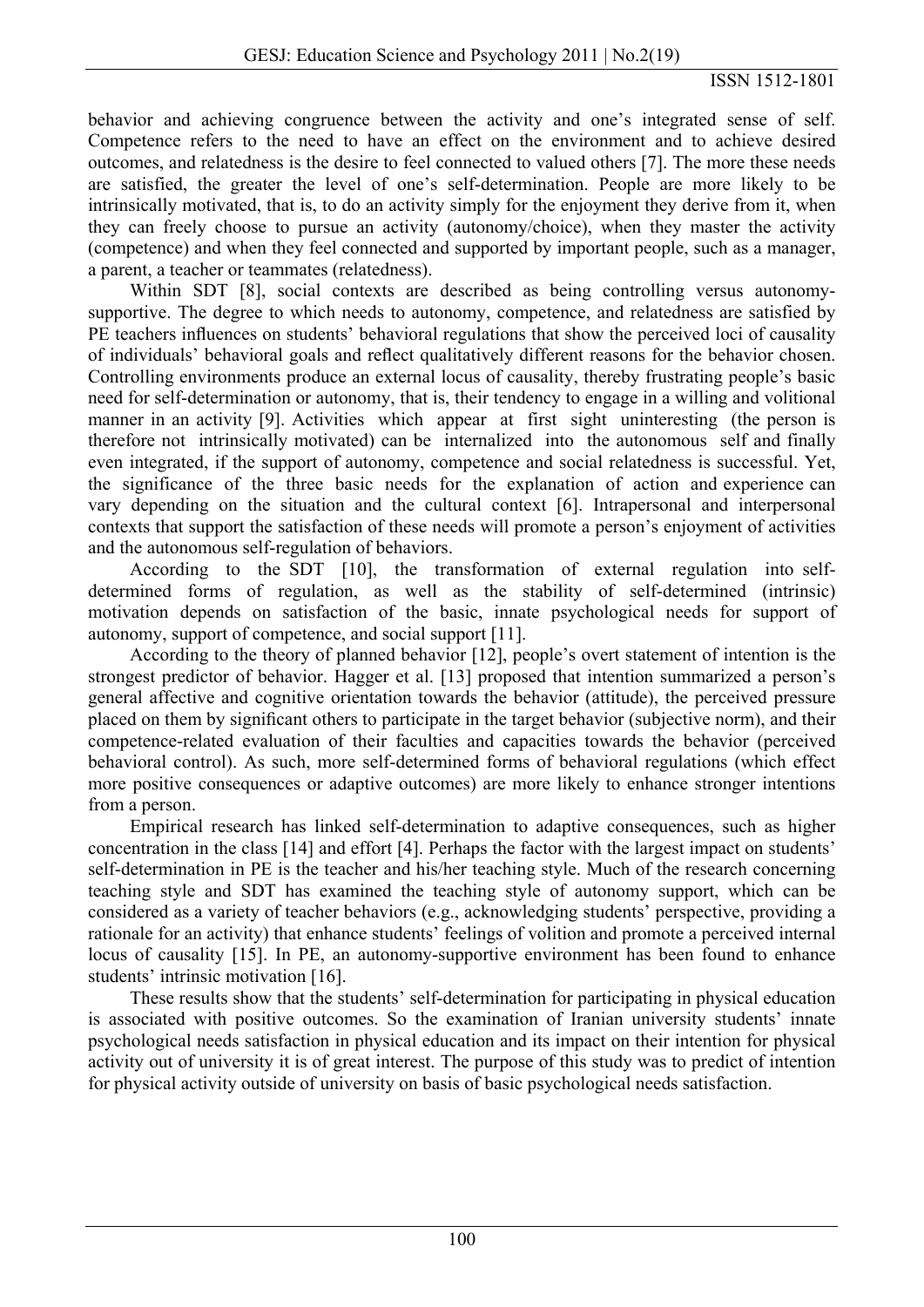# **2. METHOD**

### *2.1. Participants*

The initial student sample contained 431 Iranian female students. However, students who did not complete the entire questionnaire were excluded from the analyses. Hence, all analyses were based on a final sample of 347 PE students (age:  $M = 18.81$ ,  $SD = 1.13$ , range =18–23 years).

# *2.2. Measures*

*Perceived basic psychological needs satisfaction.* Firstly, measure was translated into Persian and Cronbach's alpha coefficient was calculated to assess its internal reliability. Students were asked to report the degree of satisfaction of their three psychological needs in the specified PE class by responding to 9 items. We measured satisfaction of autonomy using six items previously employed by Standage et al. [14] that followed the stem "When I am in this PE class ..." An example item is, "I can decide what activities I want to practice." We measured competence in the specified PE class using the five items that comprise the perceived competence subscale of the Intrinsic Motivation Inventory [17], adapted to the PE domain. An example item is, "I am pretty skilled in this PE class." We measured relatedness using five items from the acceptance subscale of the Need for Relatedness Scale [4]. These five items were modified to reflect the PE context. An example item is "In this PE class I feel supported." All responses were indicated on a 7-point Likert scale ranging from strongly disagree (1) to strongly agree (7). The three subscales have demonstrated acceptable internal reliability in previous PE-based studies [4, 14]. In the present study the Cronbach's alpha coefficients were  $\alpha = 0.70$  (autonomy),  $\alpha = 0.79$  (competence), and  $\alpha = 0.84$ (relatedness).

*Intention to be physically active outside of school.* Firstly, measure was translated into Persian and Cronbach's alpha coefficient was calculated to assess their internal reliability. Students' intentions to be physically active in their leisure time (outside of school) over a period of 2 weeks was assessed with three items drawn from Hagger et al. [13]. Two items were rated on a sevenpoint scale. For example, ''During my leisure time over the next 2 weeks, I intend to do active sports and/or vigorous physical activities for at least 30 minutes, 3 days per week.'', ''During my leisure time over the next 2 weeks, I plan to do active sports and/or vigorous physical activities for at least 30 minutes, 3 days per week.'' – The former anchored by 1 (unlikely) to 7 (very likely) while the latter anchored by 1 (definitely not) to 7 (definitely). One item was rated on a continuous open scale (e.g., ''during my leisure time over the next 2 weeks, I plan to do active sports and/or vigorous physical activities for at least 30 minutes, \_\_\_\_ days per week.'').

# *2.3. Procedure*

Permission for the study was obtained by the physical education teachers. Authors administered the questionnaire during students' regular class periods and in their regular classrooms in the autumn semester. The administrators used standardized instructions, and explained that the purpose of the study was "to understand students' perspectives on physical activity." Subjects were assured about the confidentially of their answers. The questionnaire was administrated with the absence of physical education teacher by authors. After answering students' questions, the administrators asked the students to complete the questionnaire, and later thanked them for their participation.

# **3. Results:**

Firstly, descriptive statistics were computed. In addition, descriptive statistics were computed followed by analysis of regression.

Table 1 presents the correlations matrix among the three basic psychological needs and intention.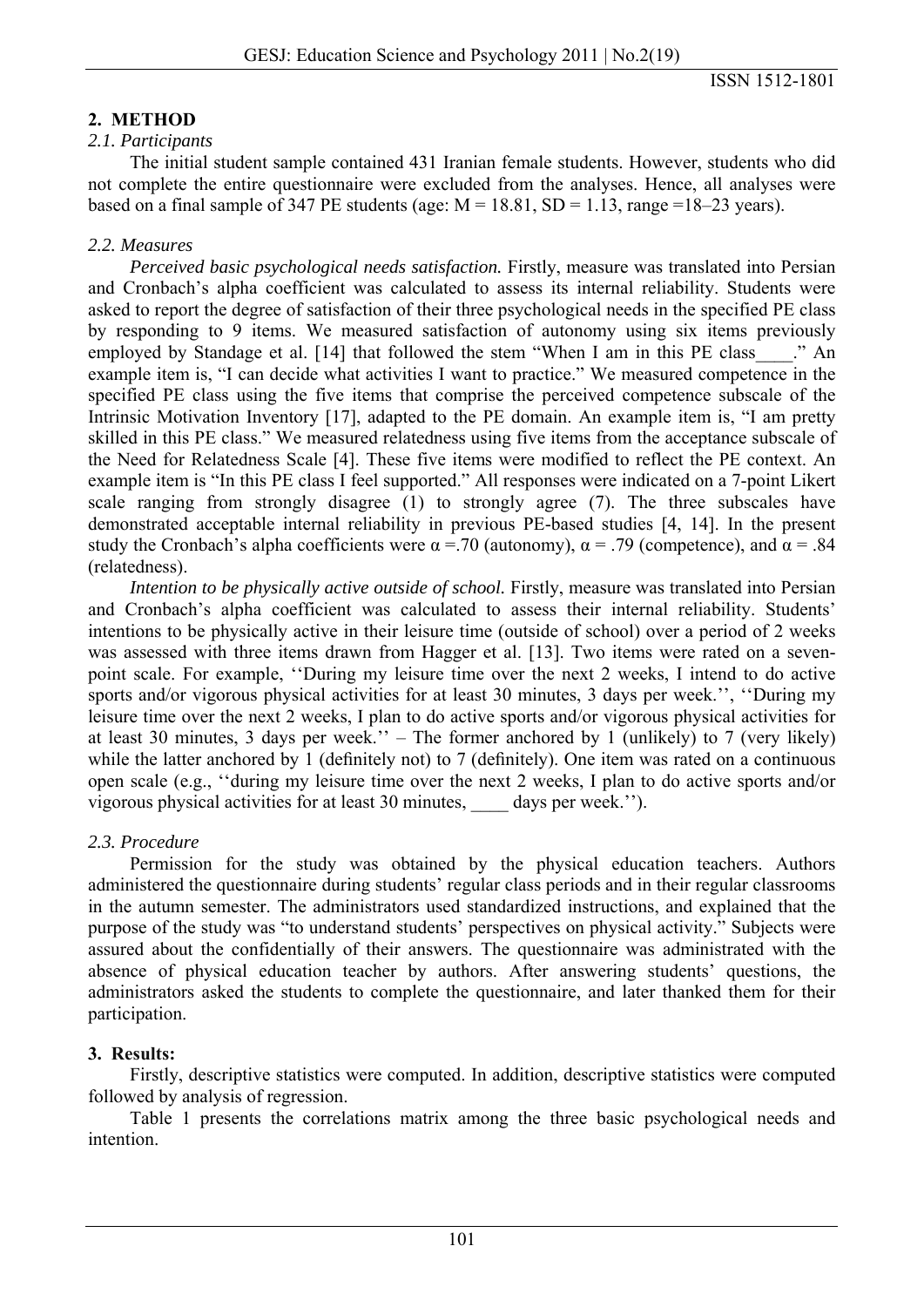| Need for Autonomy (1)    | $0.713**$ | $0.523**$ | $0.687**$ |
|--------------------------|-----------|-----------|-----------|
| Need for Competence (2)  |           | $0.352**$ | $0.542**$ |
| Need for Relatedness (3) |           |           | $0.358*$  |
| Intention $(4)$          |           |           |           |
| **P< $001$               |           |           |           |

**Table-1.** Correlation between need for autonomy, competence, relatedness, and Intention

As Table 1 shows the positive and significant correlation was observed between three basic psychological needs and Intention to be physically active. For verification of multiple correlation between predictor (independent) variables and dependent variable, a statistical multiple regression methods has been used in survey.

**Table-2.** Square value of coefficient of multiple correlation for predictor variables

|                         |       | $R^2$   Adjusted R <sup>2</sup>   Standard Error of the Estimate |
|-------------------------|-------|------------------------------------------------------------------|
| $\mid 0.587 \mid 0.344$ | 0.338 | 3 X.                                                             |

As can be seen in above table, psychological needs were accounting for an additional 0.338 of e variance of intention to physical activity.

| Source     |        | MS     | df  |       |           |
|------------|--------|--------|-----|-------|-----------|
| Regression | 382.64 | 127.54 |     | 61.61 | $0.000\,$ |
| Resident   |        |        | 343 |       |           |

**Table-3.** Sum of square analysis and results

The F value was significant, F  $(3, 343) = 61.613$ , p<0.000. It shows predictor (independent) variables can predict variance of dependent variable significantly.

**Table-4.** Coefficients of Regression Equations based on basic psychological needs and intention to physical activity

| Variables            | Un-standardized<br>Coefficient |            | Standardized<br>Coefficient |                | Sig   |
|----------------------|--------------------------------|------------|-----------------------------|----------------|-------|
|                      |                                | $SE \beta$ |                             |                |       |
| Need for Autonomy    | 0.415                          | 0.061      | 0.521                       | 6.42           | 0.000 |
| Need for Competence  | 0.385                          | 0.059      | 0.412                       | 5.18           | 0.000 |
| Need for Relatedness | 0.314                          | 0.045      | 0.323                       | 4.76           | 0.000 |
| Constant             | 13.83                          | 0.54       |                             | $16.1^{\circ}$ |       |

Table-4 shows need for autonomy is strongest predictor of intention. In the second, need for competence have significant relationships with intention. Need for relatedness is a third predictor of intention.

#### **Discussion**

SDT posits that the three basic psychological needs satisfaction in classroom could explain variance in motivation and performance. In study we tested the hypothesis that basic psychological needs satisfaction would have positive relationship with intention to be physically active out of university. Results supported the hypothesis. Basic psychological needs satisfaction can help predict physical activity intention positively. The results indicated that students' autonomy need is the best predictor for intention for physical activity outside of university. These findings are consistent with Standage, Duda, & Ntoumanis, [14]; Ntoumanis, [4, 16]; Reeve, Nix, & Hamm, [15], and lim and wang [5].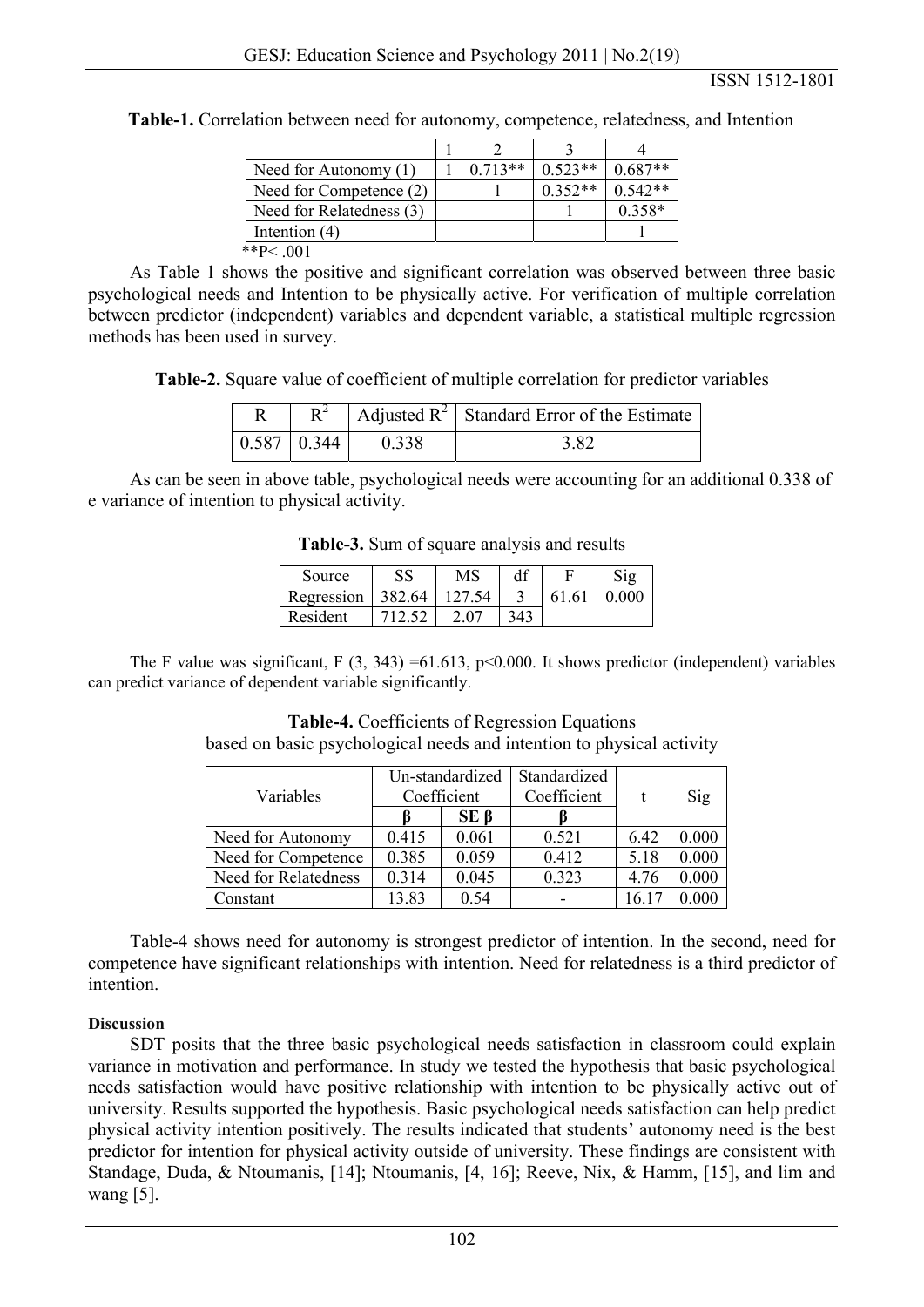On the basis of SDT, we reasoned that basic psychological needs satisfaction would predict physical activity intention positively by encouraging the transformation of external regulation into self-determined forms and producing more self-determined forms of behavioral regulations for physical activity, as well as the stability of self-determined (intrinsic) motivation depends on satisfaction of the basic, innate psychological needs for support of autonomy, support of competence, and social support [11].

In PE, many students engage in the activities because they are told to do so by the teacher, that is, their behaviors are mostly externally regulated. As such, the onus is on the teachers to adopt appropriate motivational strategies that may enhance more self-determined forms of behavioral regulations in PE. Deci and Ryan [6] recommended that to facilitate autonomous regulation, the PE teacher may provide students with the required information regarding a skill or tactic and then allowing the students choice in the way they wish to execute the task, or the scope that they like to adopt regarding the tactics and game plan. Other practical suggestions also include establishing peer learning groups in which students play different roles (such as demonstrating or refereeing) in the lesson, for example [5].

### **5. Conclusion**

The findings suggest that how much students' three basic psychological needs are satisfied in PE classroom is a strong predictor of their intention to be physically active outside of university. This findings are particularly important considering the significant role of PE in promoting a physically active lifestyle and how this can in turn improve public health [18].

From an applied perspective, since basic psychological needs satisfaction predict intention positively, PE teachers need to provide context to satisfy of three basic psychological needs to promote intention to be physically active outside of university. For this, they could provide the students with opportunities for choice, offer a wide variety of relevant activities, with rationales for doing them, provide increased opportunities for student input, allowing students to play different roles in the lesson, and making decisions with regard to how they want to carry out the activities, and empathies and acknowledge the students' concerns. Use of appropriate expression of choice and support, promote class structures that are autonomy-supportive and curriculum that are interesting and relevant to the students. The current study is not without its limitations. First, a male students wasn't included in study. Second, we used a single measure of intention to be physical activity. Hence, future research might examine whether the present findings among male adolescents could be generalized across male students. Third, the cross-sectional nature of research design which only allowed for a slice-in-time study. Fourth, In the SDT [7], the basic psychological needs are moderated by behavioral regulations. Hence, future research might examine the moderation role of behavioral regulations.